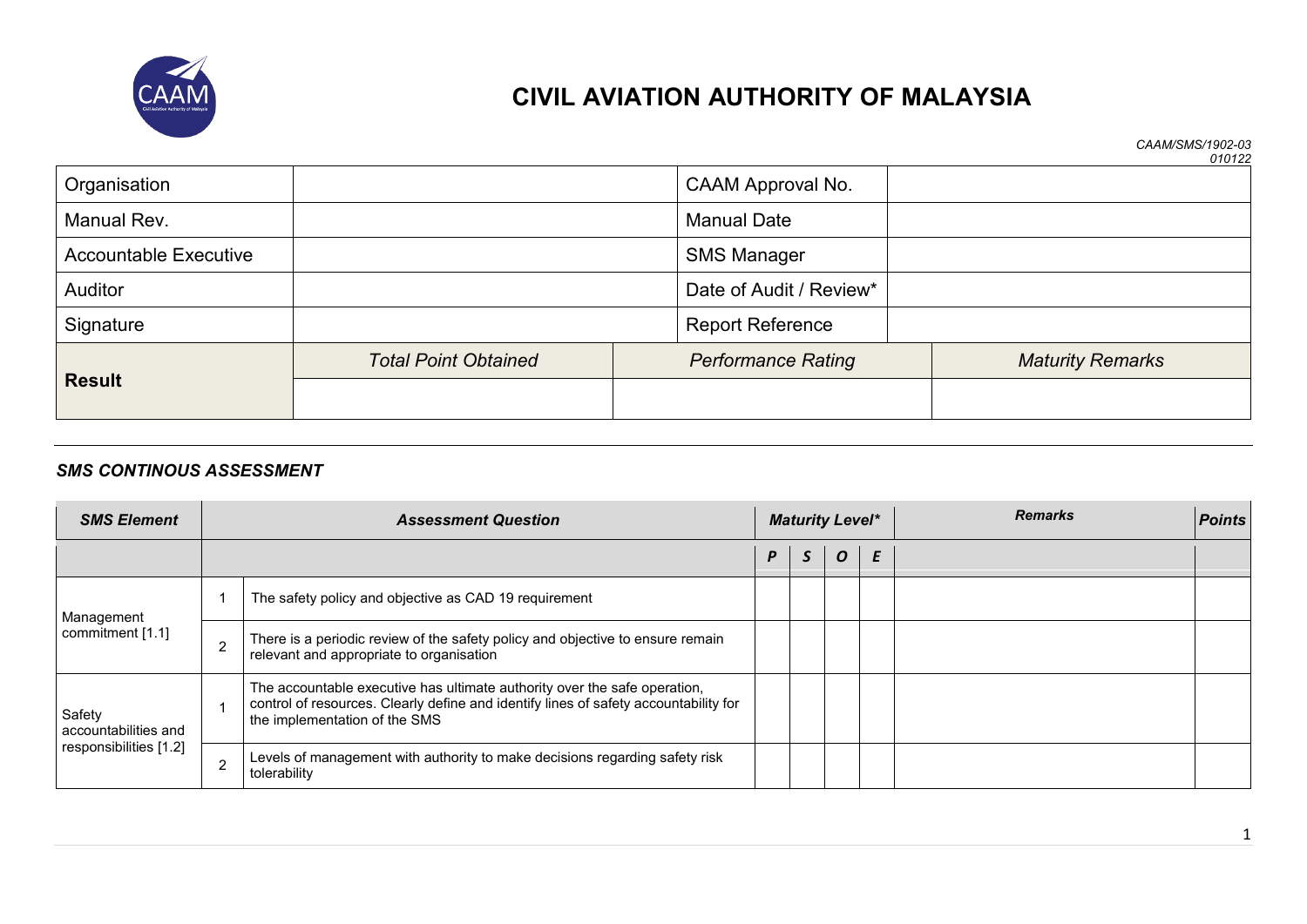

*CAAM/SMS/1902-03*

| <b>SMS Element</b>                                      |                | <b>Assessment Question</b>                                                                                                                                                                                                             | <b>Maturity Level*</b> | <b>Remarks</b> | <b>Points</b> |   |  |  |
|---------------------------------------------------------|----------------|----------------------------------------------------------------------------------------------------------------------------------------------------------------------------------------------------------------------------------------|------------------------|----------------|---------------|---|--|--|
|                                                         |                |                                                                                                                                                                                                                                        | P                      | S              | 0             | E |  |  |
|                                                         | $\mathbf{1}$   | SMS manager has direct access or reporting to the Accountable Executive and<br>responsible for administering the SMS, does not hold other responsibilities that<br>may conflict or impair his role as SMS manager.                     |                        |                |               |   |  |  |
| Appointment of key<br>safety personnel<br>[1.3]         | $\overline{2}$ | There is a highest level - safety committee (referred to as a SRB) developed a<br>strategies direction with high-level issues to safety policies, resource and its<br>safety performance. The SRB shall monitors effectiveness of SMS. |                        |                |               |   |  |  |
|                                                         | 3              | Established operational safety committee (referred to SAG) that reviews,<br>implement of the SMS and its safety performance                                                                                                            |                        |                |               |   |  |  |
| Coordination of<br>Emergency response<br>planning [1.4] | $\mathbf{1}$   | Procedures for the safe continuation of operation and return normal operations<br>during emergencies or contingencies                                                                                                                  |                        |                |               |   |  |  |
| SMS documentation<br>[1.5]                              | 1              | SMS components and elements are adequately manifested in the SMS Manual<br>and has been accepted by CAAM.                                                                                                                              |                        |                |               |   |  |  |
|                                                         | $\overline{c}$ | SMS operational records are defined, developed, maintained and updated with<br>appropriate version control in place.                                                                                                                   |                        |                |               |   |  |  |
|                                                         | $\mathbf{1}$   | Develop and maintain process to identify hazards associated with its aviation<br>products or service.                                                                                                                                  |                        |                |               |   |  |  |
| Hazard identification<br>[2.1]                          | $\overline{2}$ | Hazard Register for process to monitor and analyse trends. Hazard identification<br>shall be based on a combination of reactive and proactive methods                                                                                  |                        |                |               |   |  |  |
|                                                         | 3              | Identified hazards are evaluated, prioritized and processed for risk assessment<br>as appropriate                                                                                                                                      |                        |                |               |   |  |  |
| Safety risk<br>assessment and<br>mitigation [2.2]       | 1              | There is a structured process for risk assessment involving the evaluation of<br>severity, likelihood, tolerability and preventive controls associated with identified<br>hazards.                                                     |                        |                |               |   |  |  |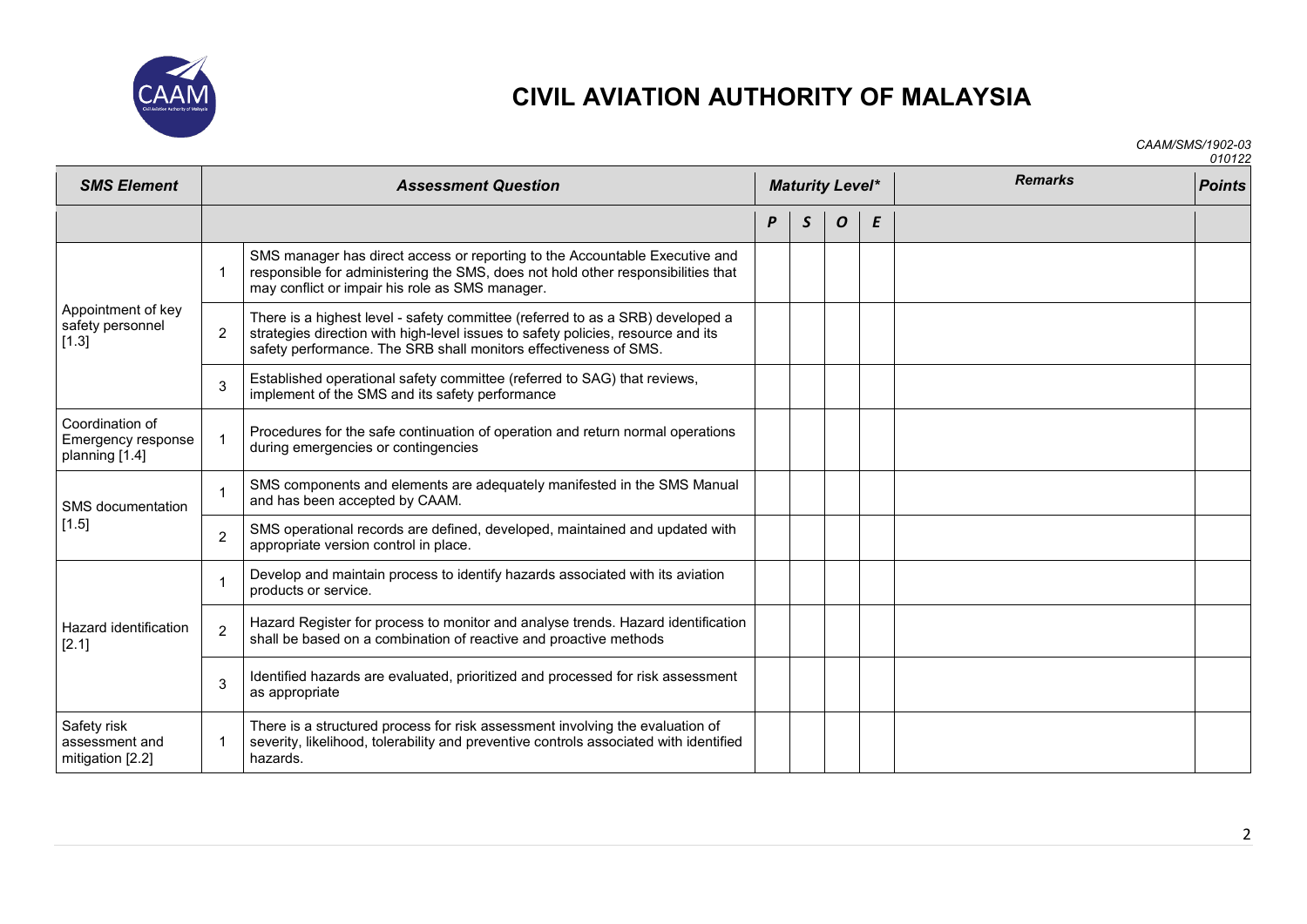

*CAAM/SMS/1902-03*

*010122*

| <b>SMS Element</b>                                        | <b>Assessment Question</b> |                                                                                                                                                                                                                                |   |              |   | <b>Maturity Level*</b> | <b>Remarks</b> | <b>Points</b> |
|-----------------------------------------------------------|----------------------------|--------------------------------------------------------------------------------------------------------------------------------------------------------------------------------------------------------------------------------|---|--------------|---|------------------------|----------------|---------------|
|                                                           |                            |                                                                                                                                                                                                                                | P | $\mathsf{S}$ | 0 | E                      |                |               |
|                                                           | $\overline{2}$             | There is a process for evaluating the effectiveness of the corrective, preventive<br>and recovery measures that have been developed.                                                                                           |   |              |   |                        |                |               |
|                                                           | 3                          | Safety risk assessment and mitigation which allow consistent and systematic<br>approach for the assessment of safety risk are documented and properly<br>controlled. This includes predictive methods of safety data analysis. |   |              |   |                        |                |               |
|                                                           | $\mathbf{1}$               | Develop and maintained the means to verify the Safety performance of the<br>organization.                                                                                                                                      |   |              |   |                        |                |               |
| Safety performance<br>monitoring and<br>measurement [3.1] | $\overline{c}$             | Indicate how the SPI's and safety performance targets are linked to the safety<br>objectives.                                                                                                                                  |   |              |   |                        |                |               |
|                                                           | 3                          | Organisation provide the CAAM the actual SPIs, safety performance target and<br>alert level.                                                                                                                                   |   |              |   |                        |                |               |
|                                                           | 4                          | There are alert and/or target level settings within the SPI where appropriate and<br>there is evidence of corrective or follow-up action taken when targets are not<br>achieved and/or alert levels are breached.              |   |              |   |                        |                |               |
|                                                           | $\mathbf{1}$               | Defined the trigger for the formal change process.                                                                                                                                                                             |   |              |   |                        |                |               |
| The management of<br>change [3.2]                         | $\overline{2}$             | Procedures address the impact on existing safety performance and risk<br>mitigation records before implementing new changes.                                                                                                   |   |              |   |                        |                |               |
|                                                           | 3                          | Management of Change document including their hazard identification and risk<br>assessment evaluation outcomes are properly maintained and controlled                                                                          |   |              |   |                        |                |               |
| Continuous<br>improvement of the<br>SMS [3.3]             | $\mathbf 1$                | Procedure to continuous improvement and review of the overall effectiveness of<br>the SMS.                                                                                                                                     |   |              |   |                        |                |               |
|                                                           | $\overline{c}$             | Safety audits are carried out, focusing on safety performance of the organisation<br>and also seeks to identify risk, or hazards and review existing controls for<br>effectiveness.                                            |   |              |   |                        |                |               |
|                                                           | 3                          | Other programs contributing to continuous improvement of the SMS.                                                                                                                                                              |   |              |   |                        |                |               |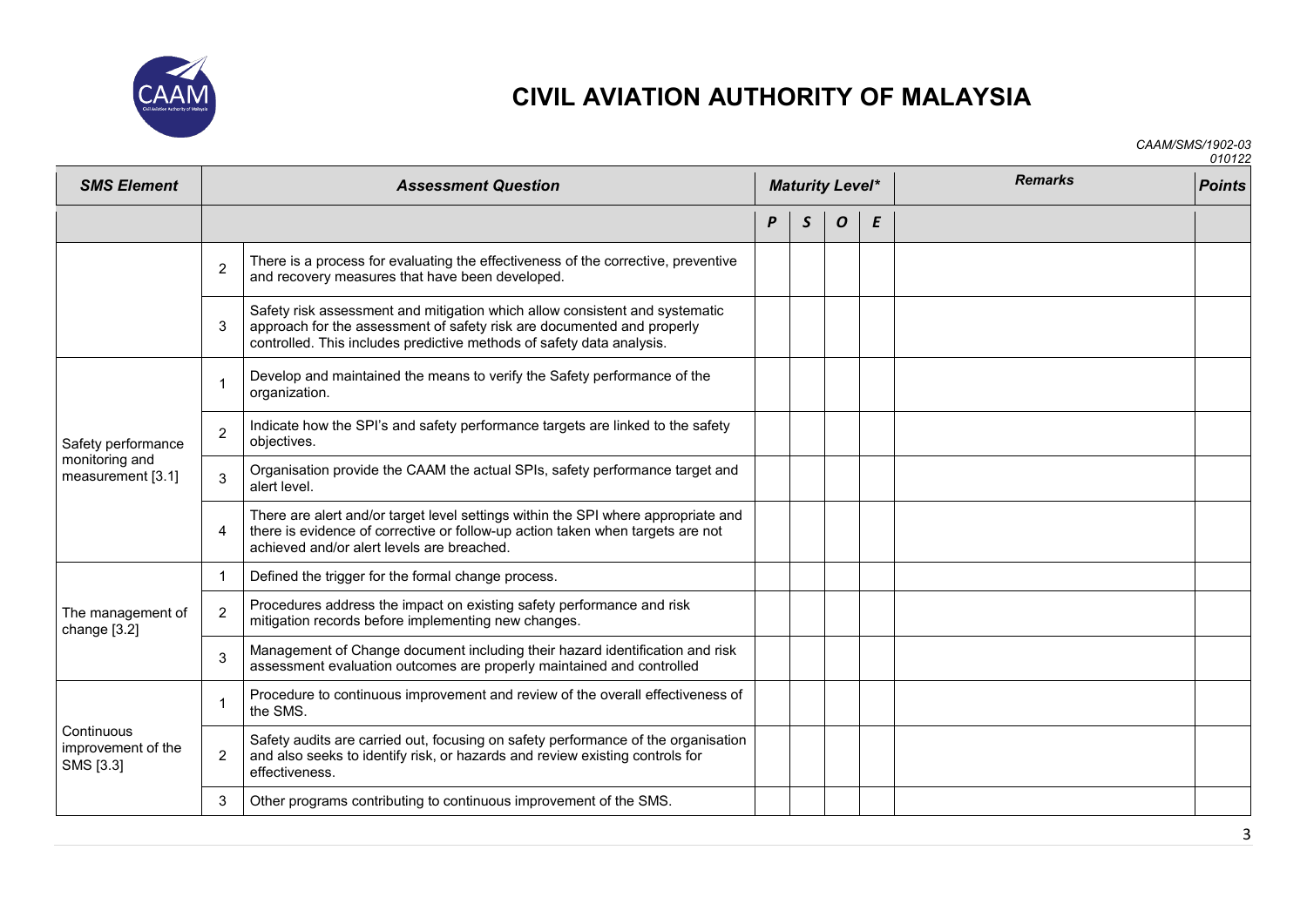

*CAAM/SMS/1902-03 010122*

| <b>SMS Element</b>            |               | <b>Assessment Question</b>                                                                                         | <b>Maturity Level*</b> | <b>Remarks</b> | <b>Points</b>    |   |  |  |
|-------------------------------|---------------|--------------------------------------------------------------------------------------------------------------------|------------------------|----------------|------------------|---|--|--|
|                               |               |                                                                                                                    | P                      | $\mathsf S$    | $\boldsymbol{o}$ | E |  |  |
|                               |               | Safety training programme ensure that personnel are trained and competent to<br>perform SMS duties.                |                        |                |                  |   |  |  |
| Training, education<br>[4.1]  | $\mathcal{P}$ | The competence of trainers is defined and assessed and appropriate remedial<br>action taken when necessary         |                        |                |                  |   |  |  |
|                               | 3             | Process to measure the effectiveness of training and to take appropriate action<br>to improve subsequent training. |                        |                |                  |   |  |  |
| Safety<br>communication [4.2] |               | Develop and maintain a formal means for safety communication.                                                      |                        |                |                  |   |  |  |
|                               |               | Sub-Total                                                                                                          |                        |                |                  |   |  |  |
|                               |               | Total (max 120)                                                                                                    |                        |                |                  |   |  |  |